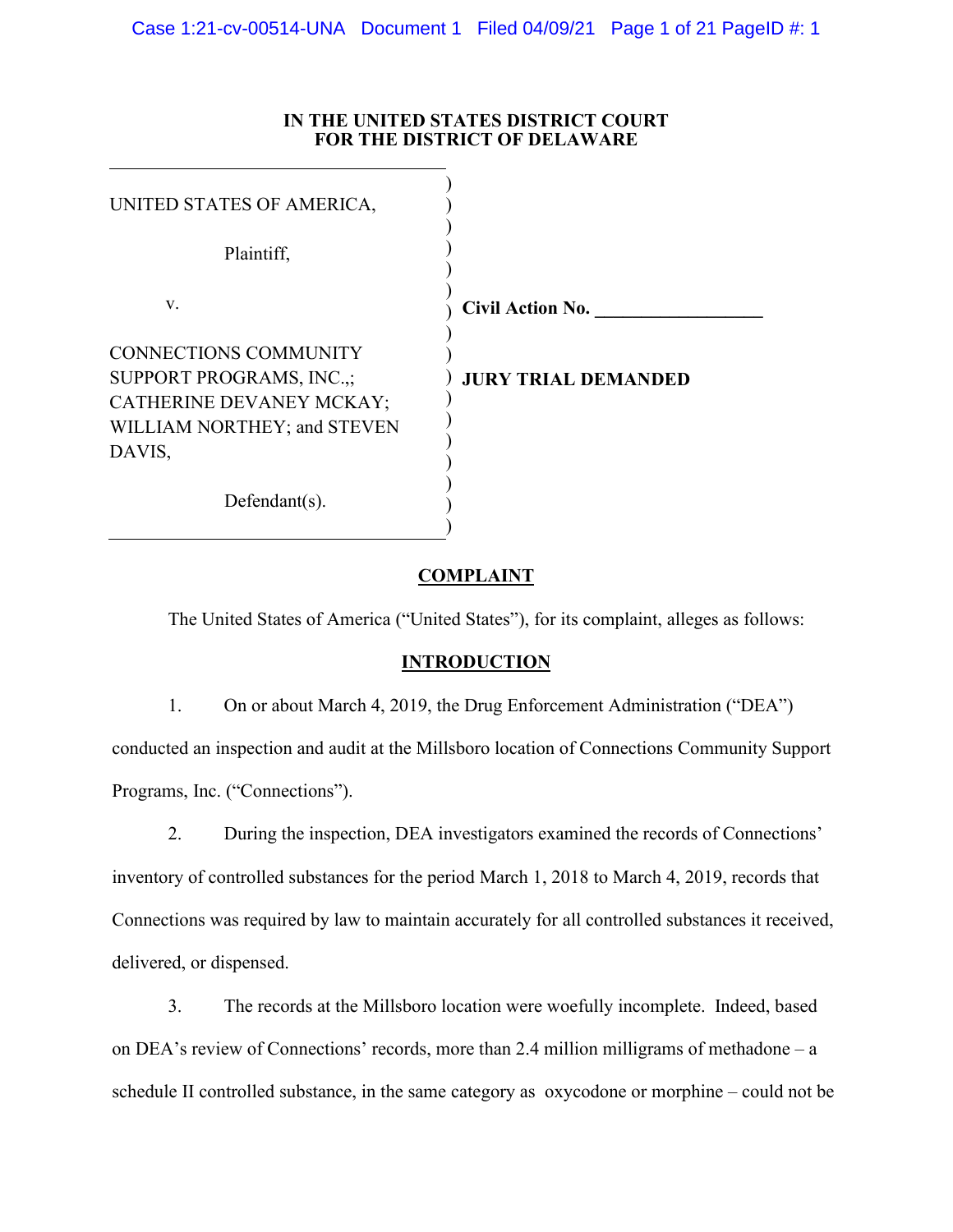#### Case 1:21-cv-00514-UNA Document 1 Filed 04/09/21 Page 2 of 21 PageID #: 2

accounted for. These were substances that Connections acknowledged it had received in Millsboro but could not determine whether they had been dispensed, delivered to another location, or were lost or stolen.

4. The March 4, 2019 audit was hardly the first time that Connections had failed to maintain proper records of its controlled substances. Indeed, in March 2017, after an administrative hearing at DEA's Philadelphia Field Division, Connections had entered into a Memorandum of Agreement with DEA, acknowledging its repeated past compliance failures and agreeing to implement measures designed to ensure its ongoing compliance with DEA regulations.

5. As a result of the March 4, 2019 audit, DEA and the United States Attorney's Office undertook a comprehensive review of controlled substance compliance at all of Connections' locations throughout Delaware. That investigation identified a host of violations: hundreds of bottles of controlled substances that had been transferred between sites without proper documentation, dozens of forms that were incomplete or improperly filled out, and numerous audits that had failed to properly account for all controlled substances.

6. Connections' internal communications showed a CSA compliance program that was haphazard and reactive at best, addressing issues only when it could no longer ignore them. Senior management delegated compliance responsibilities to unqualified individuals. Staff were inadequately trained and were frequently unclear on their compliance obligations. Required documents were created after the fact and backdated.

7. The strict regulations governing the handling of controlled substances are the primary tool that DEA has to prevent these potentially dangerous drugs from being diverted for abuse or sale on the street.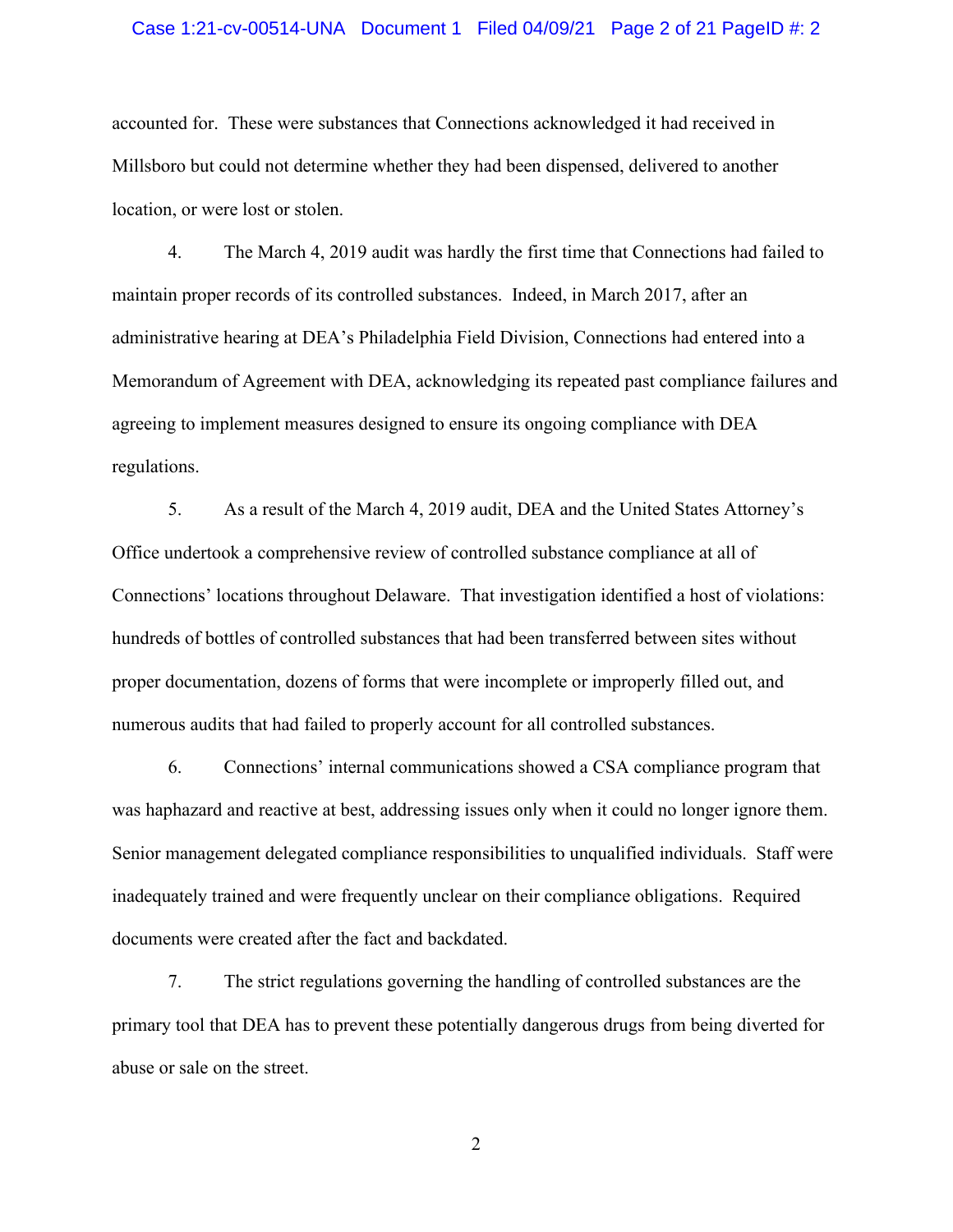#### Case 1:21-cv-00514-UNA Document 1 Filed 04/09/21 Page 3 of 21 PageID #: 3

8. By failing to accurately account for the large volumes of controlled substances it received and dispensed, Connections and the corporate officers responsible for its compliance placed patients, staff, and the general public at increased risk and undermined DEA's efforts to halt the diversion of dangerous prescription drugs.

9. By negligently failing to comply with statutory and regulatory requirements, as discussed below, each of the Defendants violated the Controlled Substances Act and each of them is subject to civil penalties.

#### **JURISDICTION AND VENUE**

10. This is an action by the United States for civil penalties for violations of the Comprehensive Drug Abuse Prevention Control Act of 1970 ("Controlled Substances Act" or "CSA"), 21 U.S.C. §§ 801, *et seq*.

11. This Court has jurisdiction over the claims in this action pursuant to 21 U.S.C. § 842(c)(1)(A) and 28 U.S.C. §§ 1331, 1345, and 1355(a).

12. Venue in this District is proper pursuant to 28 U.S.C. §§ 1391(b)(2) and 1395 because a substantial part of the events and omissions giving rise to the claim occurred within this District and because one or more defendants can be found in this District.

#### **PARTIES**

13. Plaintiff is the United States of America, on behalf of the United States Drug Enforcement Administration. The DEA is an agency within the United States Department of Justice and is responsible for enforcing the provisions of the CSA.

14. Connections is a Delaware non-profit corporation with a primary place of business at 3821 Lancaster Pike, Wilmington, DE, 19805.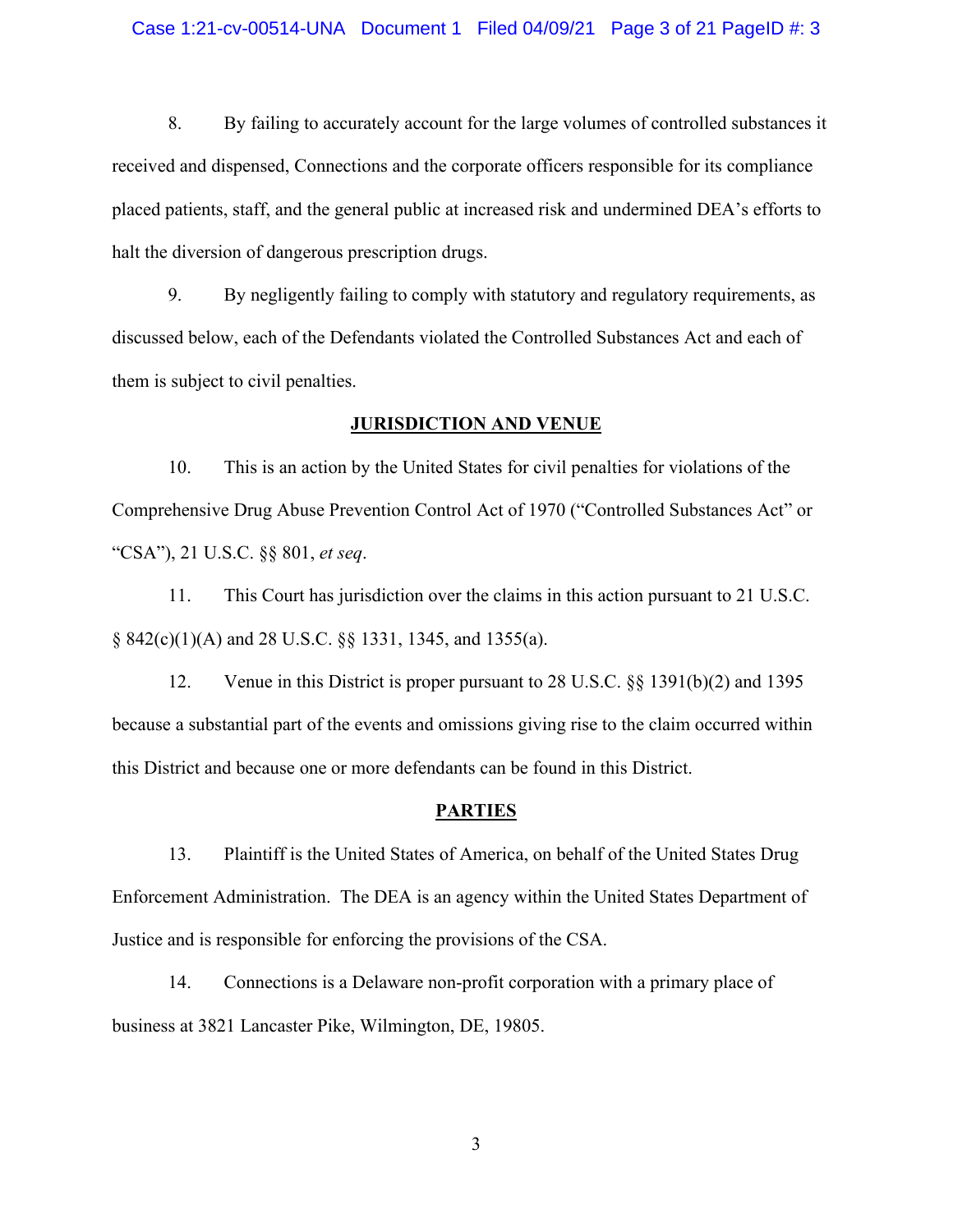#### Case 1:21-cv-00514-UNA Document 1 Filed 04/09/21 Page 4 of 21 PageID #: 4

15. Connections is, *inter alia*, one of the largest providers of substance abuse treatment services in Delaware.

16. Among the substance abuse treatment services that Connections provides is medication assisted treatment ("MAT"), in which medications are used in combination with counseling and behavioral therapies to treat substance use disorders.

17. As part of its MAT program, Connections distributes medications, including the controlled substances buprenorphine (sold under the brand names Subutex and Suboxone) and methadone, to patients suffering from opioid use disorder.

18. Catherine Devaney McKay ("McKay") served as Chief Executive Officer ("CEO") of Connections from its founding in 1985 until September 30, 2019.

19. William Northey ("Northey") has served as CEO of Connections from October 1, 2019 through the present. Prior to becoming CEO, Northey served as Chief Operating Officer ("COO").

20. Steven Davis ("Davis") has served as Chief Compliance Officer ("CCO") and General Counsel of Connections since 2009.

21. McKay, Northey, and Davis are referred to herein as the "Officer Defendants."

## **THE CONTROLLED SUBSTANCES ACT**

22. The CSA regulates all handling of controlled substances and makes it unlawful for any person to knowingly or intentionally manufacture, distribute, or dispense any controlled substance except as authorized by provisions of the Act itself. 21 U.S.C.  $\S$  841(a)(1).

23. The Attorney General is authorized "to promulgate rules and regulations and to charge reasonable fees relating to the registration and control of the manufacture, distribution, and dispensing of controlled substances." 21 U.S.C. § 821.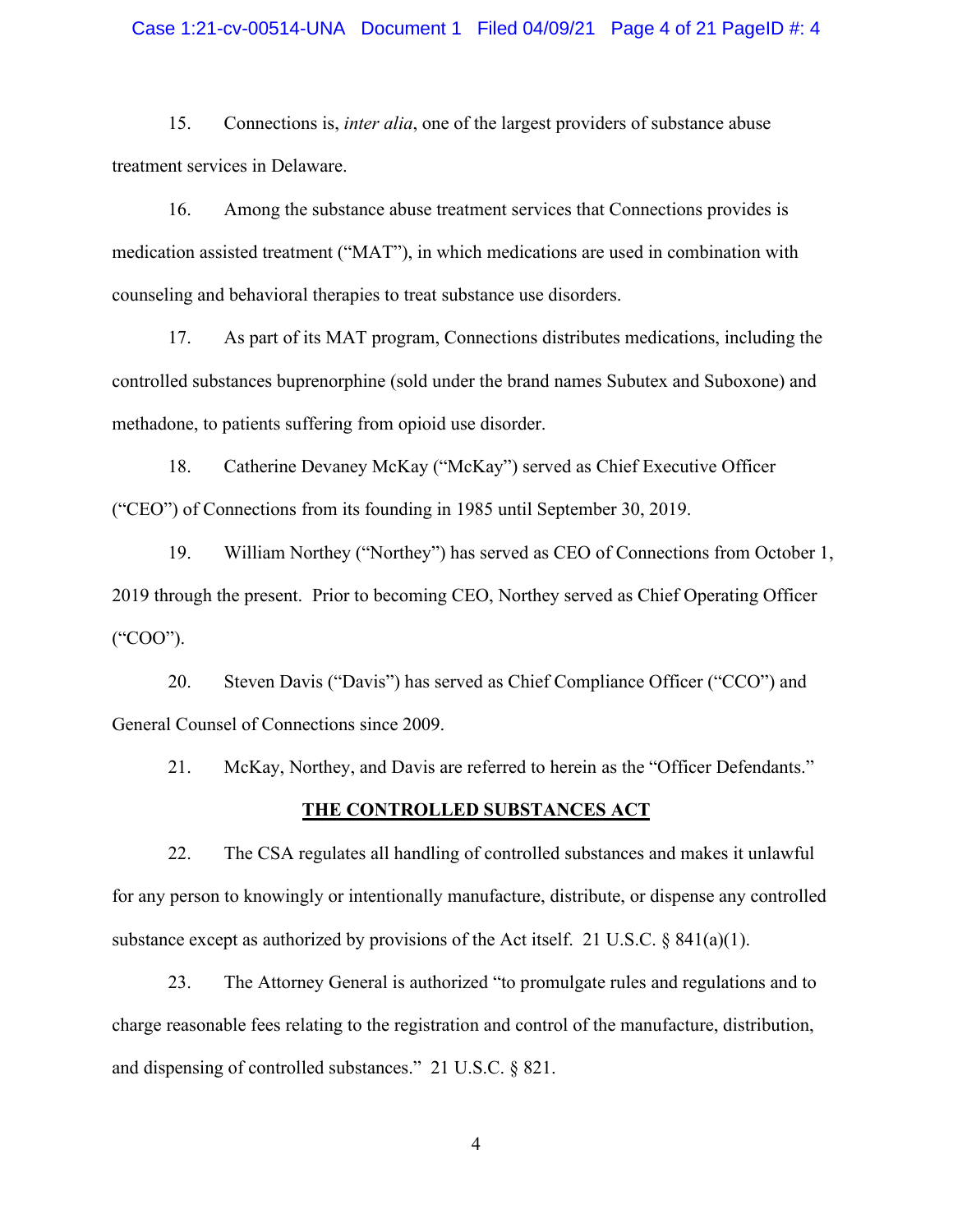#### Case 1:21-cv-00514-UNA Document 1 Filed 04/09/21 Page 5 of 21 PageID #: 5

24. Pursuant to the CSA, "[e]very person who manufactures or distributes any controlled substance" and "[e]very person who dispenses, or who proposes to dispense, any controlled substance" is required to obtain a registration from the Attorney General. 21 U.S.C.  $§ 822(a)(1)–(2).$ 

25. The Attorney General has delegated responsibility for registrations under the CSA, as well as certain activities related to CSA enforcement, to the Drug Enforcement Administration ("DEA").

26. The CSA sets forth both criminal and civil penalties for those who violate its provisions. 21 U.S.C. §§ 841–865.

27. Among other prohibitions, the CSA makes it unlawful for any person – either a corporation or an individual – "to refuse or negligently fail to make, keep, or furnish any record, report, notification, declaration, order or order form, statement, invoice, or information required" under the CSA. 21 U.S.C. § 842(a)(5).

28. The CSA likewise makes it unlawful for any person to "negligently to fail to keep a record or make a report under [21 U.S.C. § 830]," 21 U.S.C. § 842(a)(10), which requires reporting of various activities including theft or loss of a controlled substance. *See also* 21 C.F.R. § 1301.76(b).

29. Thus, any person who negligently acts or fails to act with respect to recordkeeping requirements under the CSA is potentially liable for any recordkeeping violations resulting from that negligence.

30. The CSA also prohibits any distribution of a controlled substance in schedule I or II "except in pursuance of a written order of the person to whom such substance is distributed, made on a form to be issued by the Attorney General" and authorizes the Attorney General to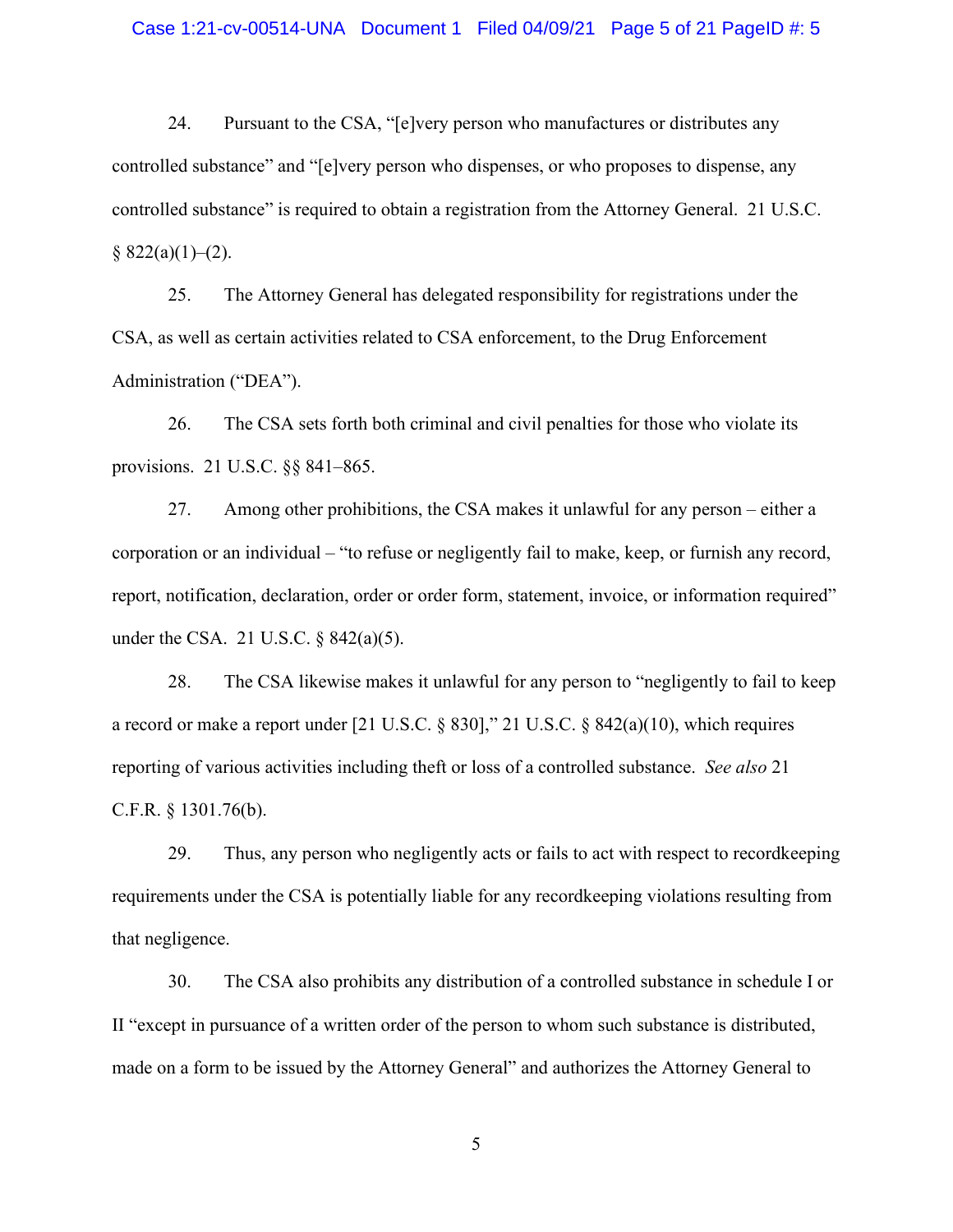#### Case 1:21-cv-00514-UNA Document 1 Filed 04/09/21 Page 6 of 21 PageID #: 6

promulgate regulations regarding the transfer of schedule I and II controlled substances. 21 U.S.C. § 828(a).

# **CONNECTIONS' ACTIVITIES UNDER THE CSA**

31. Connections provides MAT services at multiple locations throughout the state of Delaware.

32. Because Connections distributes and/or dispenses controlled substances as part of its MAT activities, each of Connections' MAT locations is required to maintain a registration from the DEA.

33. All of Connections' distribution or dispensing of controlled substances as part of its MAT program is required to comply with the CSA and the regulations promulgated thereunder.

34. Because methadone, one of the drugs Connections uses in its MAT program, is a schedule II controlled substance, Connections' distribution and dispensing of methadone is also required to comply with the specific requirements applicable to schedule I and II controlled substances under 21 U.S.C. § 828(a).

#### **RECORDKEEPING REQUIREMENTS**

35. The regulations promulgated by DEA pursuant to the CSA impose numerous recordkeeping requirements on CSA registrants.

36. Every registrant must maintain "a complete and accurate record of each substance manufactured, imported, received, sold, delivered, exported, or otherwise disposed of by him/her." 21 C.F.R. § 1304.21(a).

37. In addition, a registrant must make a complete and accurate inventory of controlled substances before engaging in the manufacture, distribution, or dispensing of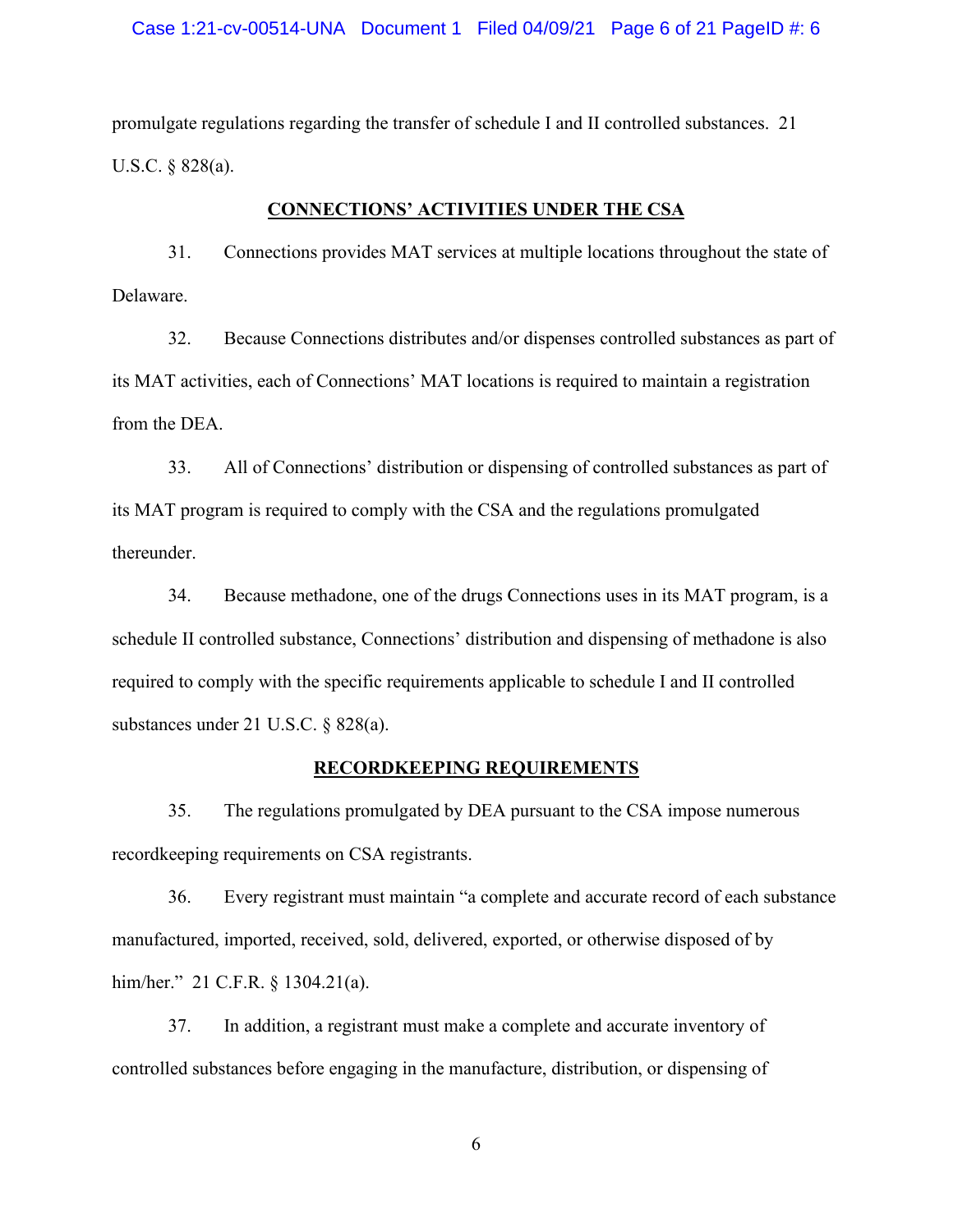#### Case 1:21-cv-00514-UNA Document 1 Filed 04/09/21 Page 7 of 21 PageID #: 7

controlled substances and must take an inventory every two years thereafter. 21 U.S.C. § 827(a). Such inventories must be kept available for at least two years for inspection and copying by DEA. *Id.* § 827(b).

38. There are additional requirements that attach to schedule II controlled substances.

39. With limited exceptions not applicable here, any transfer of a schedule II controlled substance must be accompanied by a properly executed DEA Form 222 or its electronic equivalent. 21 C.F.R. § 1305.03.

40. The regulations provide detailed instructions for obtaining, executing, and preserving Forms 222 as well as proper handling for lost and defective forms. 21 C.F.R. §§ 1305.11–1305.20.

41. All Forms 222 – including any unaccepted or defective forms – must be maintained by the registrant and kept available for inspection by DEA for at least two years. 21 C.F.R. § 1305.17(c).

42. Registrants are instructed that Forms 222, which are issued by DEA to a specific registrant and are individually numbered, should be treated with the same level of security as the prescription pads used by physicians.

43. Because accurate recordkeeping is necessary to permit DEA to track the distribution of controlled substances and prevent their illegal spread, each violation of these recordkeeping requirements is subject to a civil penalty of up to \$15,040. 21 U.S.C.

 $§ 842(c)(1)(B)(i); 28 C.F.R. § 85.5.$ 

#### **INSPECTIONS AND AUDITS**

44. As part of its registration and enforcement responsibilities with respect to the CSA, DEA periodically conducts inspections of registrants, including each of Connections'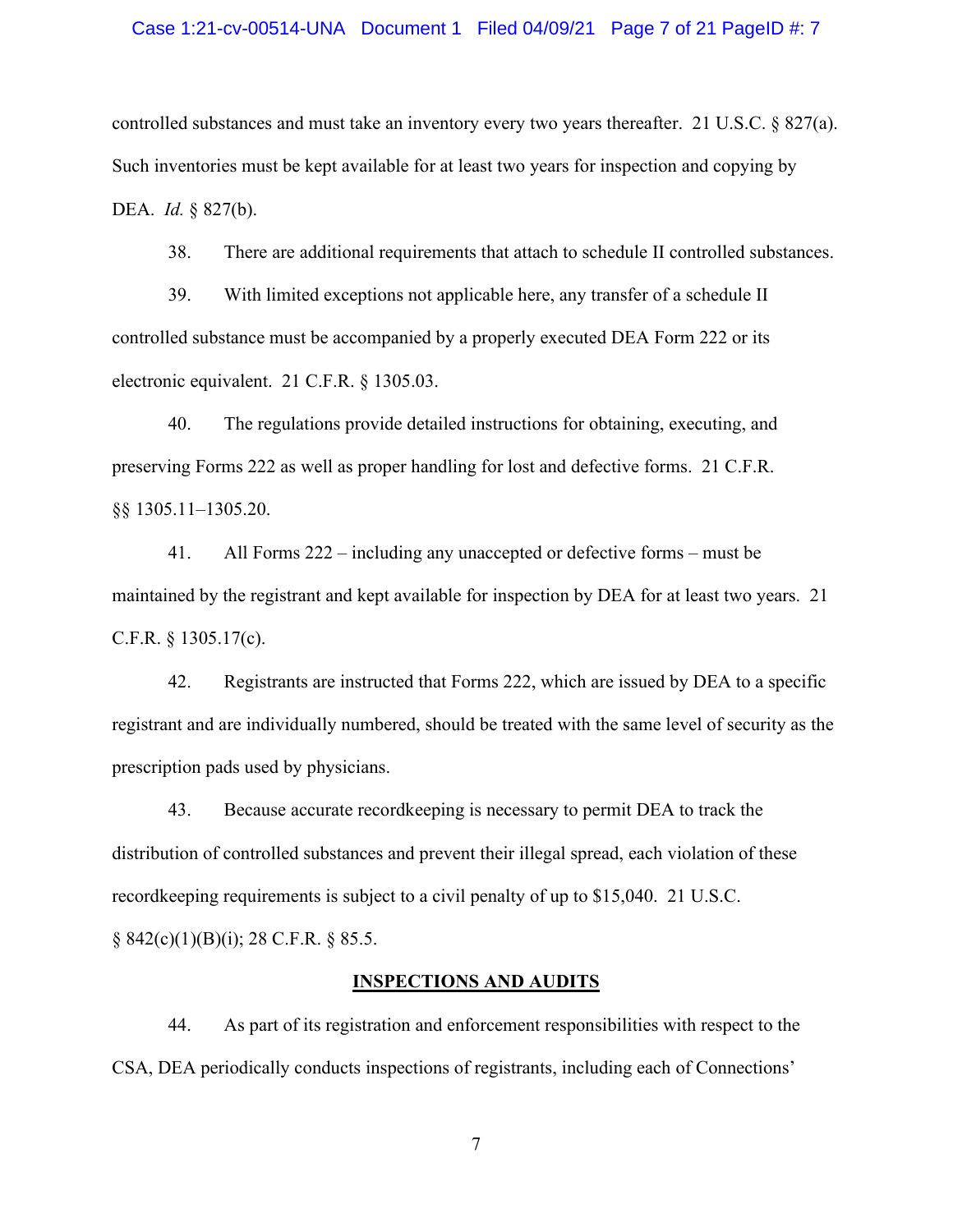#### Case 1:21-cv-00514-UNA Document 1 Filed 04/09/21 Page 8 of 21 PageID #: 8

MAT locations, to ensure that regulations are being followed and that required documentation is maintained.

45. As part of that inspection process, DEA may conduct an audit to ensure that the registrant can account for all of the controlled substances it has received. Such an audit compares the amounts of controlled substances received to the amounts dispensed or transferred and the inventory on hand to verify that no controlled substances have been lost, stolen, or diverted.

46. During the inspection and audit process, DEA diversion investigators ensure that the registrant is creating and maintaining proper documentation to track its controlled substance inventory. When a discrepancy or violation is identified, DEA may issue a letter of admonition ("LOA"), informing the registrant of the violation and requesting documentation that it has been resolved, or may take a wide variety of other enforcement actions, up to and including suspending or revoking the registrant's license.

#### **SPECIFIC VIOLATIONS FOUND DURING DEA INSPECTIONS**

47. During the relevant time period, DEA diversion investigators at Connections locations have identified and reported numerous violations of the applicable recordkeeping and reporting requirements.

48. On or about February 24, 2015, DEA issued an LOA to Connections with respect to an inspection at the Dover location. In that LOA, DEA identified a Form 222 that did not contain required information. The LOA also identified occasions on which Connections had transferred methadone from one location to another using an incorrect Form 222 and had used a Form 222 for one location to order controlled substances for another location. All of these were violations of the regulations pertaining to the handling of controlled substances.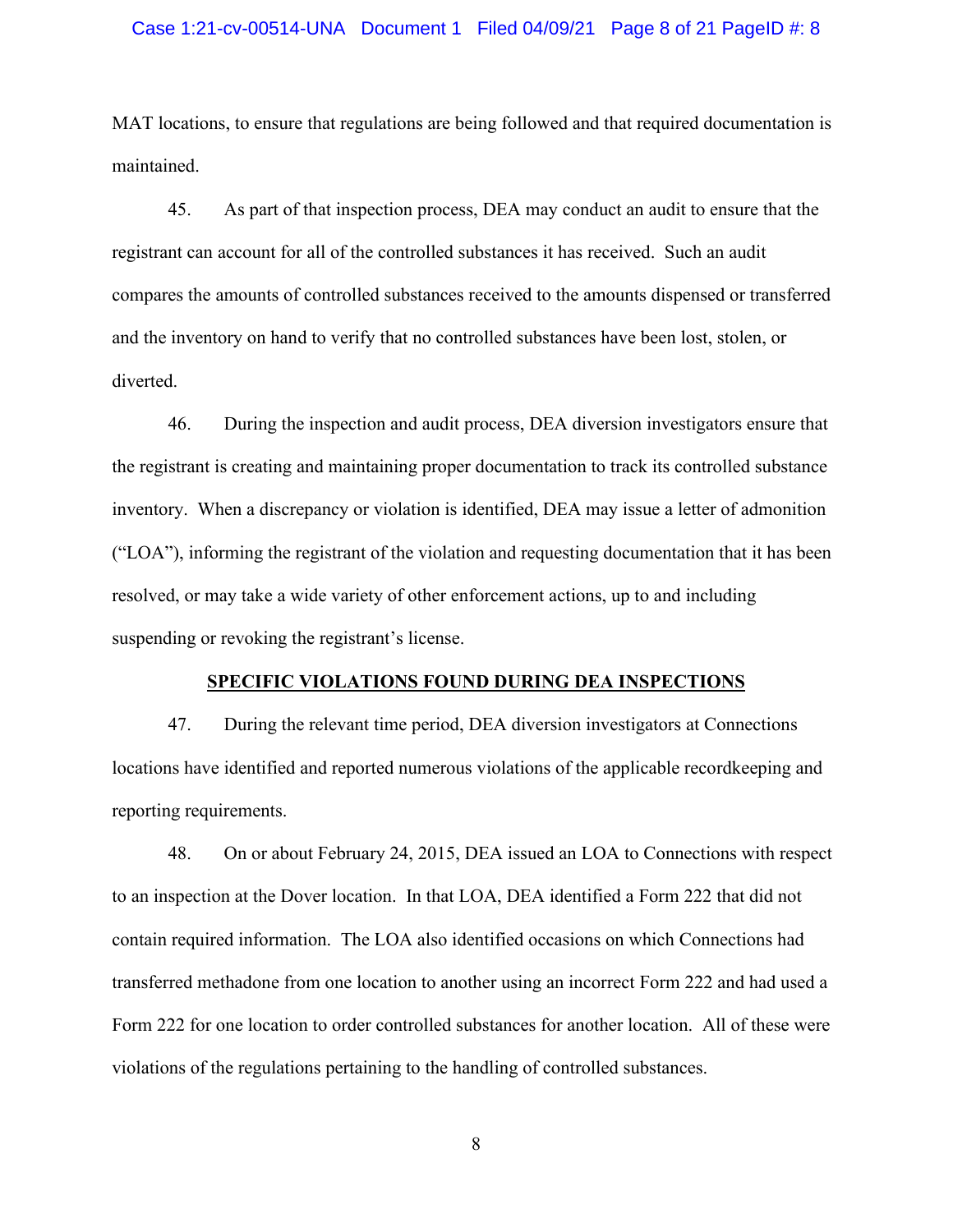#### Case 1:21-cv-00514-UNA Document 1 Filed 04/09/21 Page 9 of 21 PageID #: 9

49. In a March 23, 2015 response to the LOA, Connections acknowledged the violations and explained the steps that it had taken to correct them.

50. On or about June 22, 2016, DEA conducted an inspection at Connections' Millsboro location. During the inspection, DEA identified 14 recordkeeping violations including 3 DEA Forms 222 that were missing the date received and 3 DEA Forms 222 that were missing the number of containers shipped and the date shipped.

51. As a result of the 2016 violations and prior violations at the Millsboro location that were the subjects of LOAs sent in 2013 and 2015, DEA issued a Notice of Hearing to Connections. Connections' Director of Nursing, Deborah Pringle ("Pringle"), appeared for an informal hearing at DEA's offices on March 29, 2017.

52. During her time as Director of Nursing, Pringle was the primary point of contact for DEA at Connections and handled most communications and interactions between DEA and Connections.

53. After the hearing, Connections entered into a Memorandum of Agreement (the "MOA") with DEA. Pringle sign the MOA on Connections' behalf.

54. Under the MOA, Connections agreed to numerous specific compliance protocols at the Millsboro location for a three-year period from July 26, 2017 through July 25, 2020. Connections also represented that those same compliance practices would be implemented at other Connections locations.

55. Notwithstanding its history of violations and its representations in the MOA, however, DEA diversion investigators continued to regularly identify violations at Connections locations.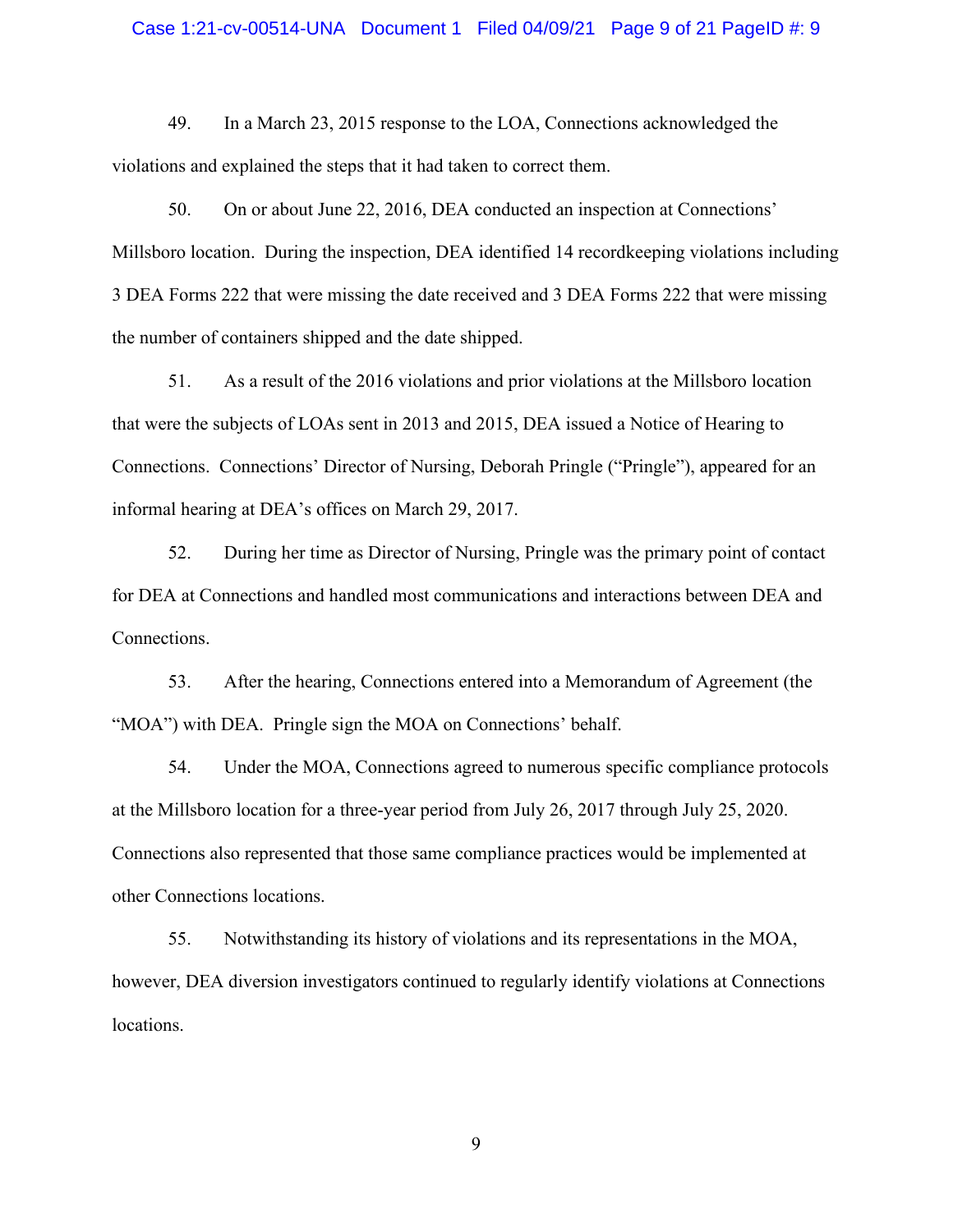56. On or about August 11, 2017 – less than month after the MOA was signed – DEA issued an LOA to Connections at its Smyrna location, identifying seven specific Forms 222 that were missing required information. On or about August 28, 2017, Connections responded, acknowledging the violations and identifying protocols and additional training that had been put in place to ensure that Forms 222 were properly completed.

57. On or about September 27, 2018, DEA issued an LOA to Connections at its Dover location, noting that an audit of that location had identified significant overages of Subutex tablets, which were attributed to inaccurate recordkeeping by staff. Specifically, the audit found a discrepancy of 85 Subutex 2mg tablets and 93 Subutex 8mg tablets.

58. On November 30, 2018, DEA conducted an inspection at Connections' Newark location. During the inspection, DEA identified eleven Forms 222 that were missing required information. A few days later, DEA conducted a test of the alarm system at the Newark location, which was determined not be working properly, in violation of 21 C.F.R. § 1301.72(a)(1)(iii).

59. After the Newark audit, the nurse manager for that location wrote in an email to Pringle that she felt "humiliated" during the audit because she was not aware that the procedures that she and her nurses were following were not compliant. The nurse manager stated that she had never been trained on proper Form 222 documentation and did not understand why, if other Connections locations had already been cited for the same issues, she had not been made aware of the requirements.

60. On January 10, 2019, DEA visited Connections' administrative offices to express concern about the discrepancies found in the September 2018 Dover audit and subsequent interactions with Pringle.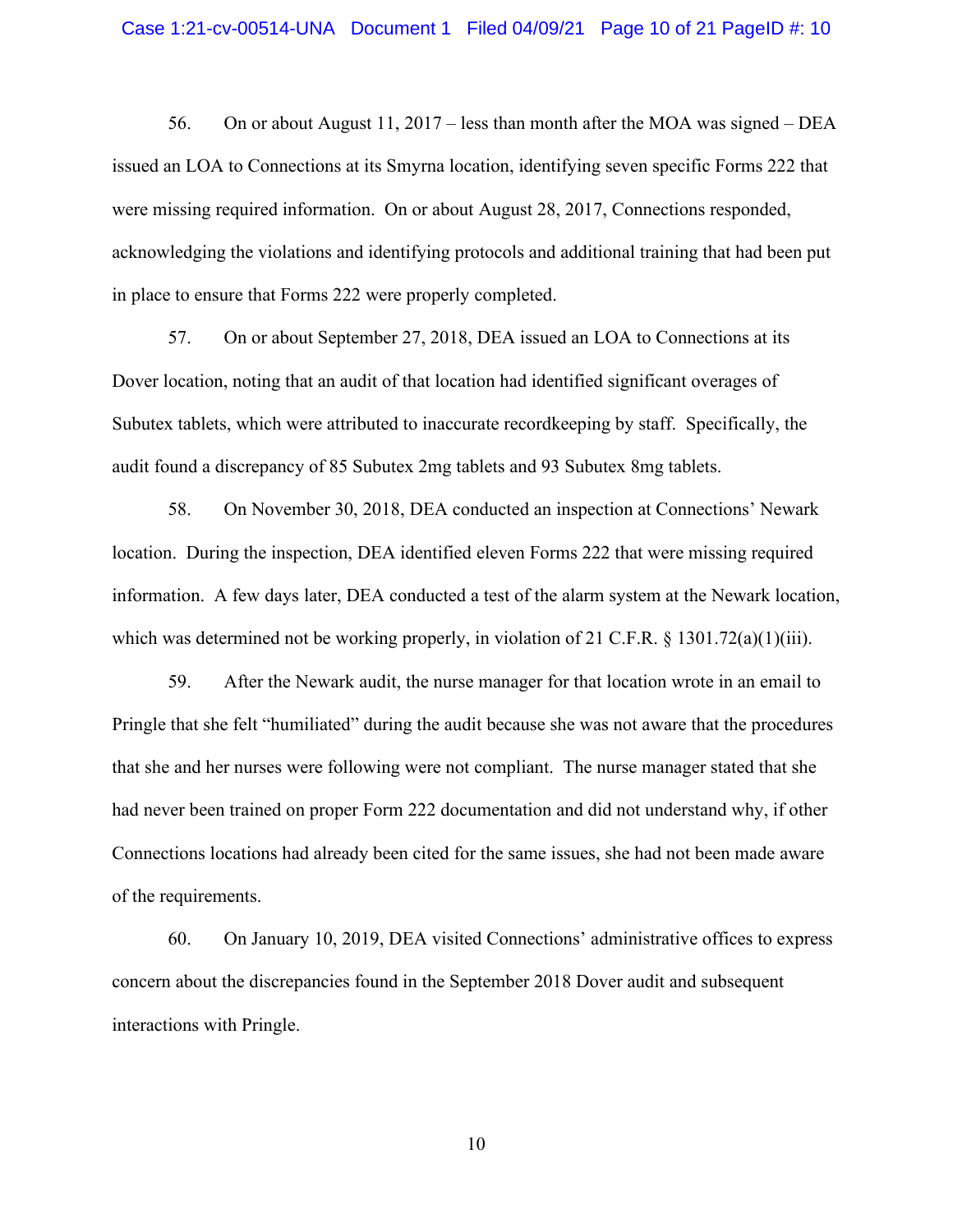61. On February 8, 2019, Connections sent a letter to DEA, stating that Pringle had been terminated and identifying new procedures that had been put in place to ensure accurate inventory and recordkeeping going forward.

62. Among the actions that was promised was that if, at any step of the process of reviewing and reconciling its controlled substance inventory, the responsible Connections staff "was unable to discover the cause of the discrepancy and resolve it, an investigation will be initiated with applicable reporting as required to DEA."

#### **THE 2019 MILLSBORO AUDIT**

63. Against this backdrop of prior violations, and while Connections remained subject to the terms of the MOA, DEA diversion investigators conducted an inspection and audit at the Millsboro location beginning on March 4, 2019, less than a month after Connections' letter setting forth the new compliance procedures it had supposedly put in place.

64. During the March 2019 inspection at Millsboro, as in numerous prior inspections, DEA identified Forms 222 that were incomplete or improperly completed, improper records of internal transfers of controlled substances, and incorrect receiving invoices.

65. Of most concern, however, the diversion investigators found large quantities of controlled substances that could not be accounted for. Based on their review of the documents maintained and provided by Connections, the methadone inventory at the Millsboro location was short by more than 2.4 million milligrams of methadone, which represented more than 244 missing bottles of methadone liquid.

66. The missing methadone accounted for more than 14% of the total amount received by the Millsboro location in the prior 12 months.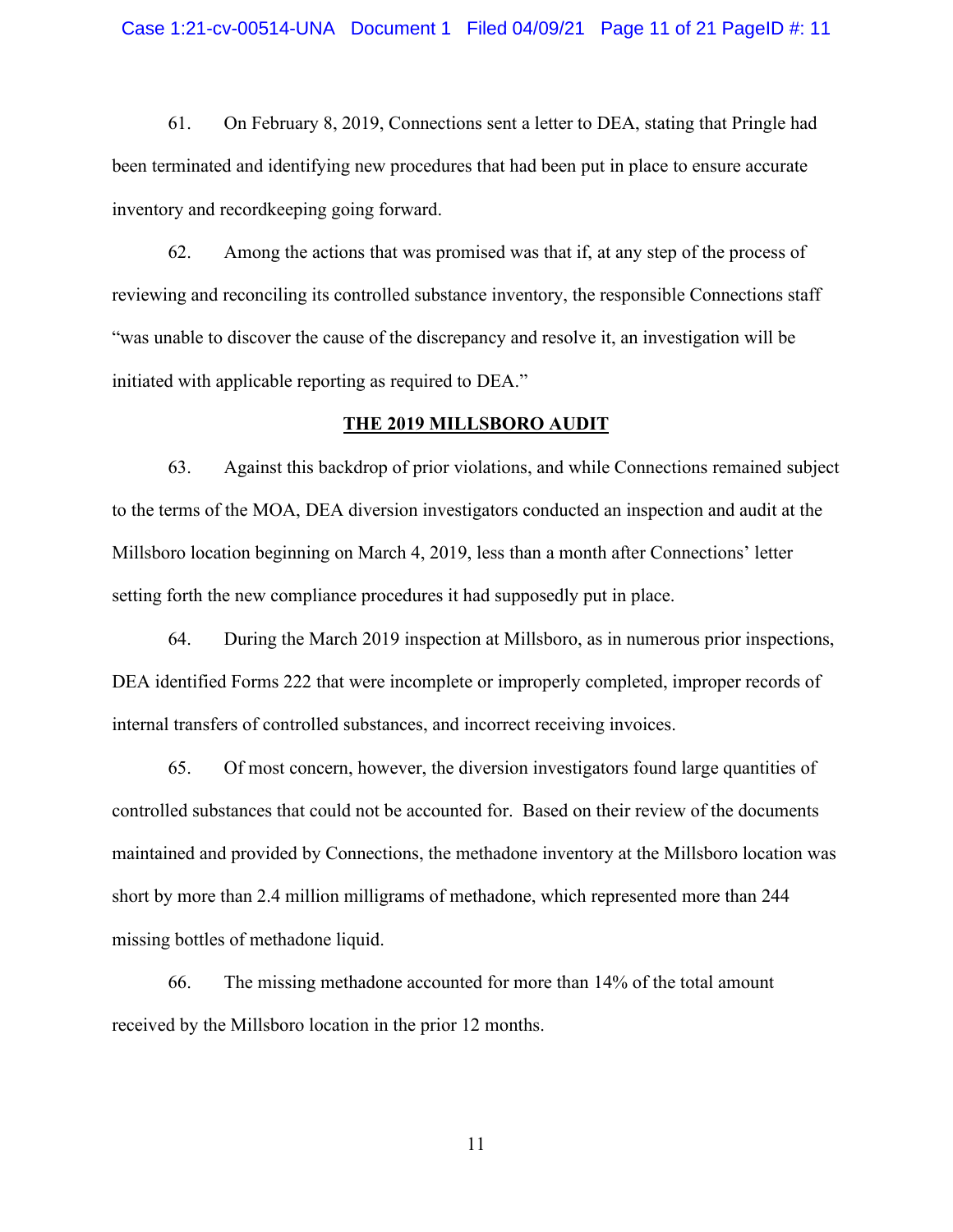#### Case 1:21-cv-00514-UNA Document 1 Filed 04/09/21 Page 12 of 21 PageID #: 12

67. The audit also found significant numbers of buprenorphine tablets that were similarly unaccounted for: 1,139 missing tablets of the 2mg dosage and 51 missing tablets of the 8mg dosage.

68. Over the next 10 days, DEA diversion investigators continued to communicate with staff at the Connections Millsboro location to see if they could explain the missing controlled substances. The staff were unable to determine where the missing substances were located or to explain the discrepancies identified by the DEA diversion investigators.

69. On March 14, 2019, a Connections employee responsible for the Millsboro location reported to her management that the DEA audit had found large quantities of missing methadone.

70. Notwithstanding Connections' promise, made only a month earlier, to investigate and report to DEA regarding any unexplained discrepancy, Connections conducted no detailed investigation of this unexplained discrepancy and made no further report to DEA.

71. On October 18, 2019, the United States Attorney's Office contacted Connections management to inform them that the government had opened an investigation into the unexplained discrepancies from the Millsboro audit.

72. Still, Connections completed no investigation regarding the fact that more than 244 bottles of methadone and more than 1,100 tablets of buprenorphine could not be located.

73. Indeed, for more than a year after the missing controlled substances were first identified, Connections was unable to offer any explanation to DEA or to the United States regarding its understanding of the cause of the discrepancy.

74. The recordkeeping requirements for controlled substances are designed to ensure that, at any given moment, a registrant can account for and locate all of the controlled substances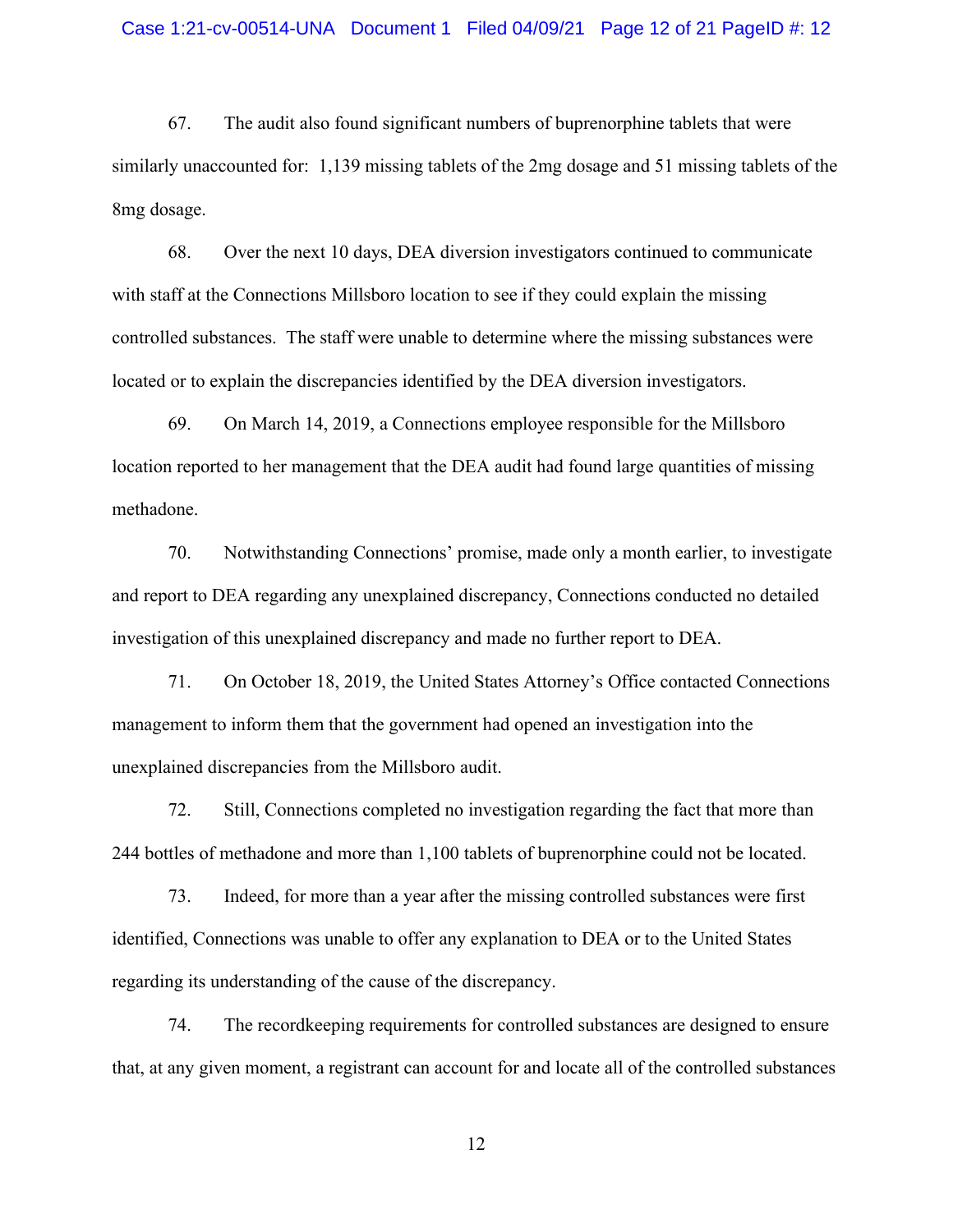it has on hand. Such records, if properly kept, allow a registrant to rapidly determine if controlled substances are being stolen or diverted and to take steps to stop any such theft or diversion.

75. Notwithstanding these recordkeeping requirements, Connections was, for more than a year, unable to determine with certainty what had become of more than 244 bottles of methadone and more than 1,100 buprenorphine tablets.

## **OTHER VIOLATIONS**

76. In addition to the violations specifically identified during inspections and audits, Connections failed in numerous other respects to maintain the required records and inventories for their controlled substances.

77. In addition to the improperly completed Forms 222 identified in the audits discussed above, Connections engaged in other recordkeeping violations of similar description that were not identified in DEA audits.

78. By way of example, on December 4, 2018, a Connections nurse manager noted that there were discrepancies with how nurses were recording the controlled substances received from suppliers on the Forms 222 and the picking tickets.

79. Connections also failed to properly maintain all defective Forms 222 and Forms 222 that were rejected by its suppliers, as required by applicable regulations.

80. Because each of Connections' MAT locations is separately registered, the Forms 222 that Connections obtains from DEA are not interchangeable. Connections was aware that it needed to use a Form 222 from the proper location for each order of schedule II controlled substances.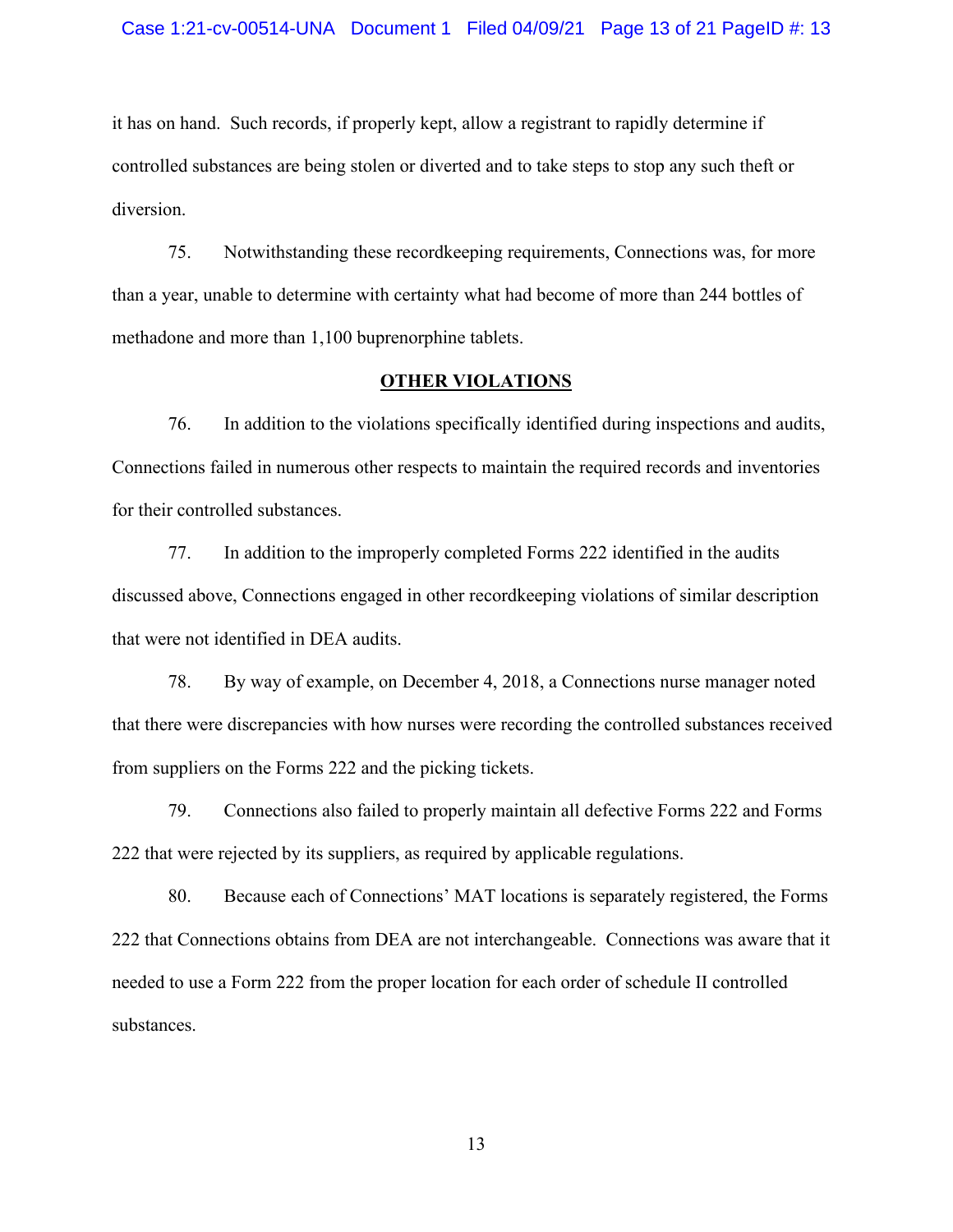#### Case 1:21-cv-00514-UNA Document 1 Filed 04/09/21 Page 14 of 21 PageID #: 14

81. Notwithstanding this requirement, Connections, on numerous occasions, used a Form 222 from one location to order controlled substances for another location.

82. In addition, Connections would regularly transfer controlled substances between locations without proper documentation, including Forms 222 where required. This resulted in an inability for DEA or Connections to properly account for all controlled substances at any given time and made it impossible for Connections to ensure that no diversion, loss, or theft of controlled substances had occurred.

83. Despite numerous violations identified in DEA inspections with respect to these inter-site transfers over a period of many years, Connections continued to make such transfers – often without proper documentation – until at least February 28, 2019.

84. Even where Connections maintained a Form 222 for a transfer of controlled substances from one site to another, personnel responsible for maintaining proper documentation would sometimes fill out and sign the forms after the transfer was complete and backdate them to the day on which the transfer occurred.

85. By way of example, on September 13, 2018 and September 18, 2018, methadone was transferred from Connections' Dover location to both the Seaford and Millsboro locations. On October 4, 2018, staff requested that Pringle create Forms 222 to document the transfers.

86. On other occasions, Connections would determine, prior to a DEA audit, that it had failed to create a required initial or biennial inventory and would create that documentation after the fact and backdate it to the day on which the inventory should have been completed.

87. By way of example, on or about June 27, 2017, Connections created an initial inventory document for the Smyrna location that was dated April 12, 2016. Pringle requested that another employee sign the backdated inventory as a "witness."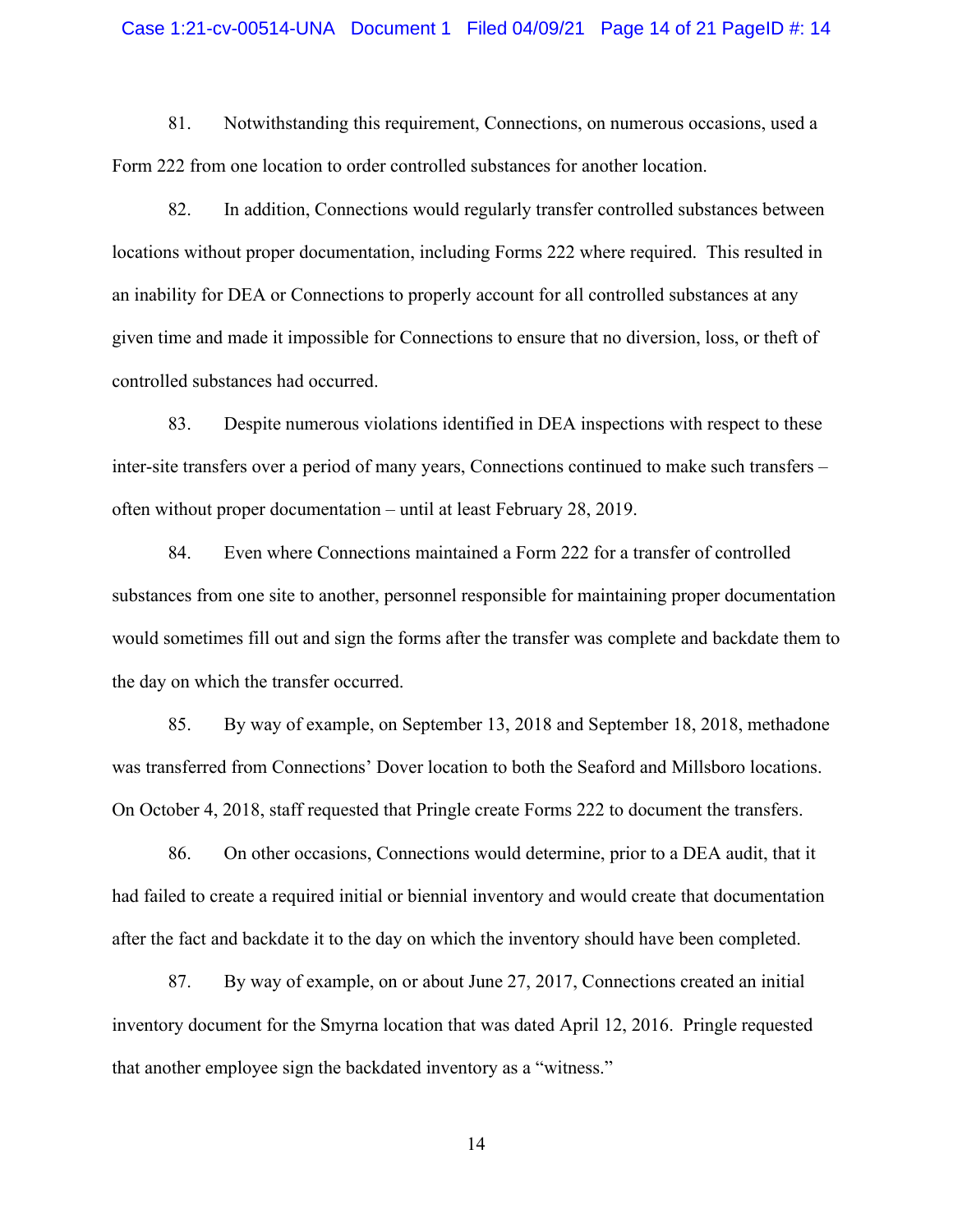#### Case 1:21-cv-00514-UNA Document 1 Filed 04/09/21 Page 15 of 21 PageID #: 15

88. Connections maintains two facilities in Harrington, Delaware, a clinic facility and a withdrawal management facility. Those facilities are separately registered with and licensed by DEA.

89. In May 2017, Connections discovered that its withdrawal management facility had been ordering methadone and buprenorphine using the license and registration of the clinic facility. This error resulted in regular, undocumented transfers of controlled substances between the two Harrington facilities in violation of the recordkeeping requirements of the CSA.

90. On or about May 15, 2017, Connections discovered that one of its employees had been stealing methadone. Although DEA regulations require any significant loss or theft to be reported within one business day, 21 C.F.R. § 130.76(b), Connections did not report the theft until June 2, 2017, on a form electronically signed by McKay.

91. In McKay's submission to DEA regarding the theft, Connections represented to DEA that it was implementing increased security measures, including increased monitoring of security camera footage and random and monthly inventory audits. Upon information and belief, these enhanced security measures were never actually implemented.

92. Connections used a computer system called Methasoft to track its inventory of controlled substances. During DEA audits, Connections would provide diversion investigators with reports from the Methasoft system to show the quantities of controlled substances that it had dispensed and the quantities that it had in inventory.

93. Even when Connections knew, however, that its Methasoft inventory was inaccurate, it failed to promptly take steps to correct it. Indeed, during a discussion in March 2019 regarding how waste was accounted for when switching from an empty bottle to a full one, McKay expressed her belief that "this has been a problem from the beginning."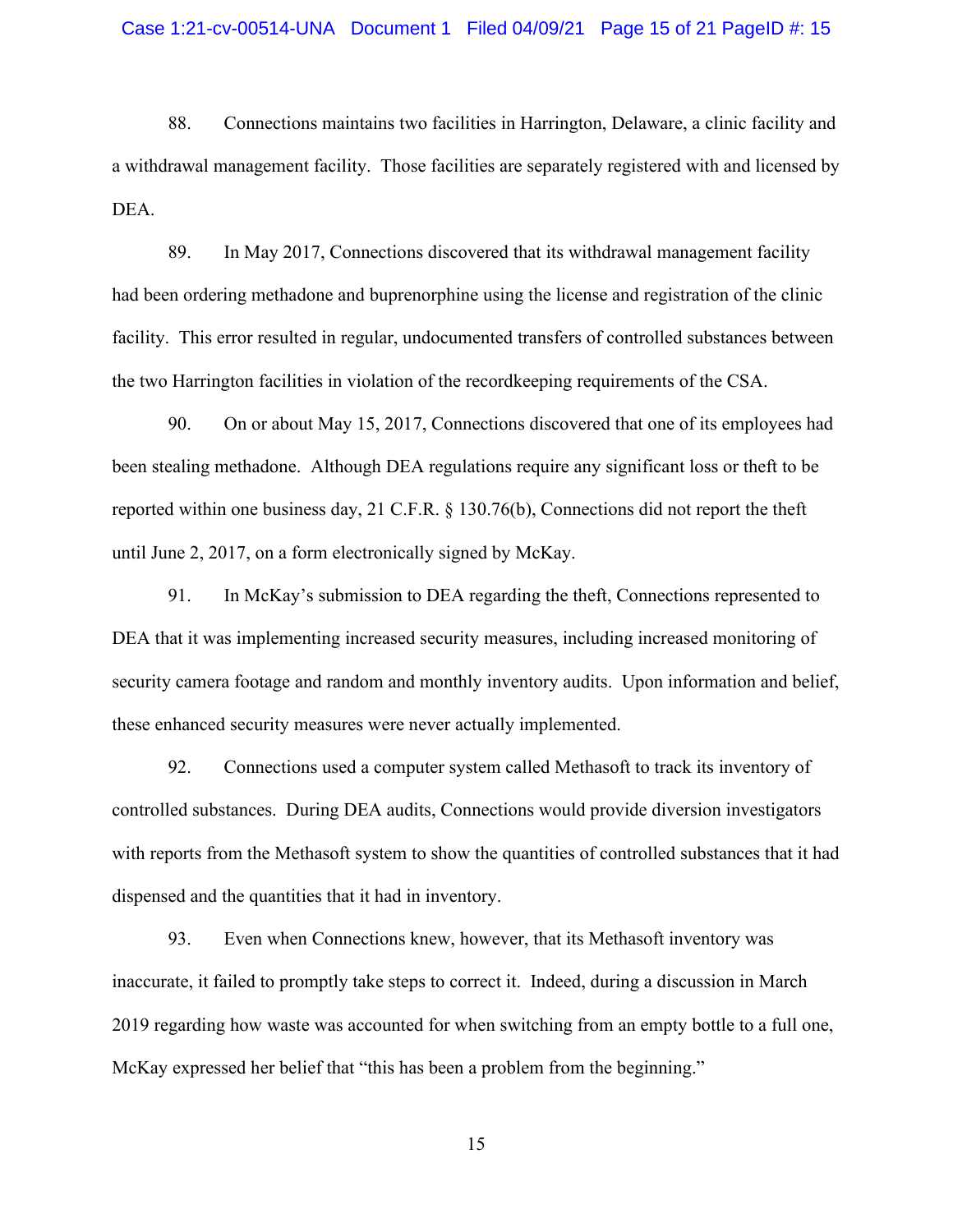94. In June of 2018, Connections staff discussed a bottle of methadone that had been present in the safe at Smyrna for nearly a year and was not included in the Methasoft inventory. When concern was raised about the bottle needing to be used or destroyed before the next DEA audit, staff were told to add it to the Methasoft inventory. No attempt was made to locate a Form 222 or any other documentation regarding this bottle.

95. On July 13, 2018, a bottle of methadone at the Harrington location became contaminated and was removed from the Methasoft inventory. The bottle remained in the safe at Harrington, unaccounted for in any inventory, for more than six months until it was ultimately destroyed on January 28, 2019.

96. On or about December 6, 2018, Connections conducted an internal mock audit of its Seaford location. During that audit, Connections staff were unable to account for 24 missing bottles of Subutex. The internal audit also noted that reconciliation records in Methasoft and medication error reports were not being properly completed.

97. On January 21, 2019, the nursing manager of the Seaford location, who had participated in the mock audit, stated that she was still unaware of any resolution to the issue with missing medication at the Seaford location.

## **RESPONSIBILITIES OF THE OFFICER DEFENDANTS**

98. Each of the Officer Defendants was responsible for and had a duty to ensure that the recordkeeping and reporting requirements of the CSA and its enabling regulations were followed.

99. In her role as CEO, McKay was directly involved in assessing and responding to violations identified by DEA during inspections and audits. Moreover, as CEO, McKay had ultimate responsibility for ensuring that Connections complied with all applicable DEA rules and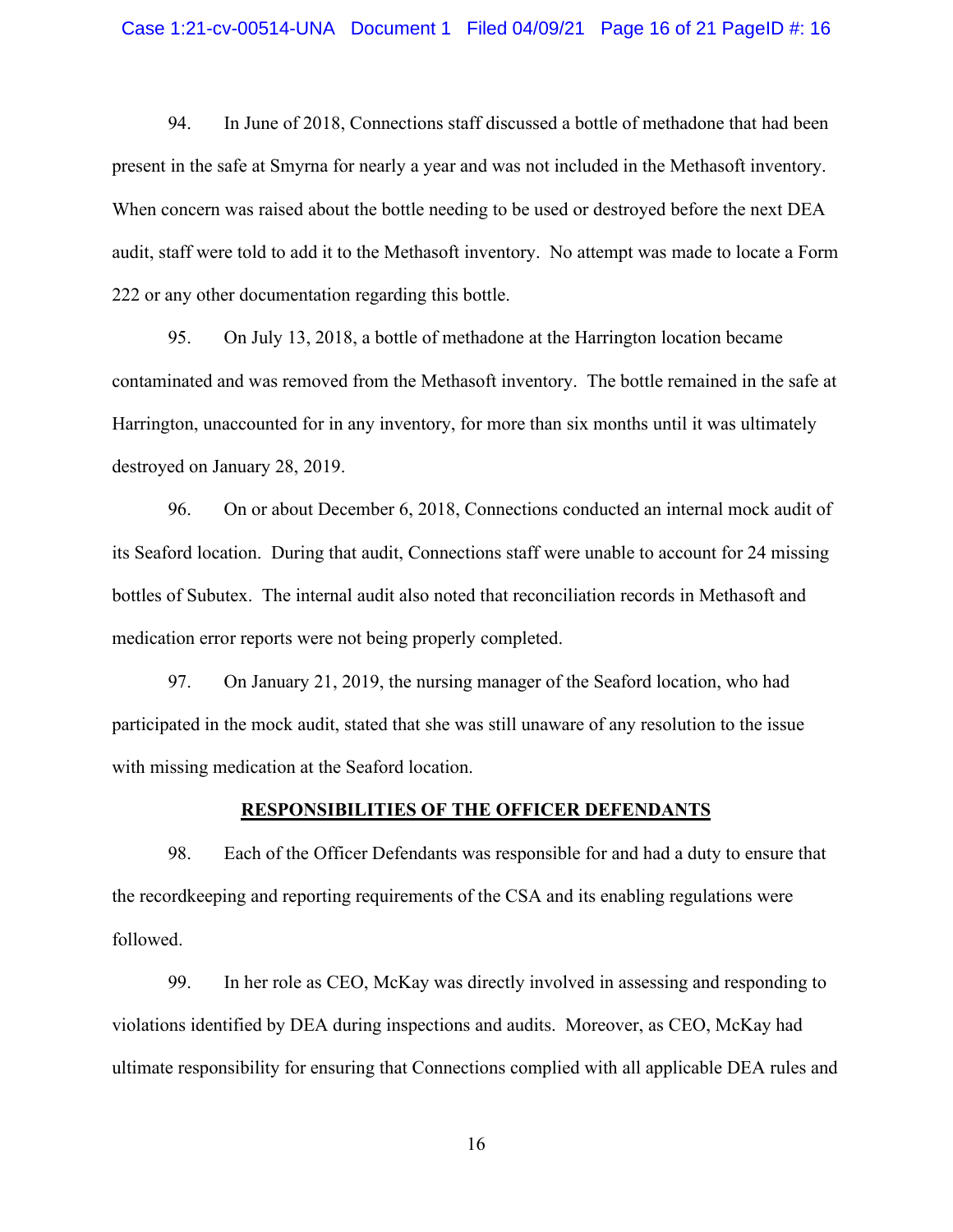#### Case 1:21-cv-00514-UNA Document 1 Filed 04/09/21 Page 17 of 21 PageID #: 17

regulations. She failed to do so. More specifically, McKay failed to ensure that there was adequate supervision, training, or delegation of responsibility for complying with applicable DEA rules and regulations. And she failed to do so despite having personal knowledge of Connections' failure to properly keep, document, and store controlled substances in accordance with applicable DEA rules and regulations.

100. During the period when Pringle was Director of Nursing, Pringle reported directly to McKay. Although Pringle handled most communication with DEA regarding compliance issues, McKay participated directly in some discussions with DEA, including a discussion in May 2017 about Connections' handling of take-home doses of controlled substances for certain patients.

101. As Pringle's supervisor, McKay failed to monitor Pringle's activities to ensure that Pringle's handling of compliance issues was adequate and competent. McKay likewise knew that Pringle lacked the necessary training, knowledge, and ability to direct Connections' compliance with DEA controlled substance regulations.

102. In his role as COO, Northey was charged with "ensur[ing] the maintenance of clinical records and compliance with all applicable federal, state, and local laws, standards, requirements and regulations, including those related to program licensure, certification, and/or accreditation." Northey failed to do so. More specifically, Northey failed to ensure that there was adequate supervision, training, or delegation of responsibility for complying with applicable DEA rules and regulations. And he failed to do so despite having personal knowledge of Connections' failure to properly keep, document, and store controlled substances in accordance with applicable DEA rules and regulations.

103. Northey and McKay also both served as administrators of the Methasoft system.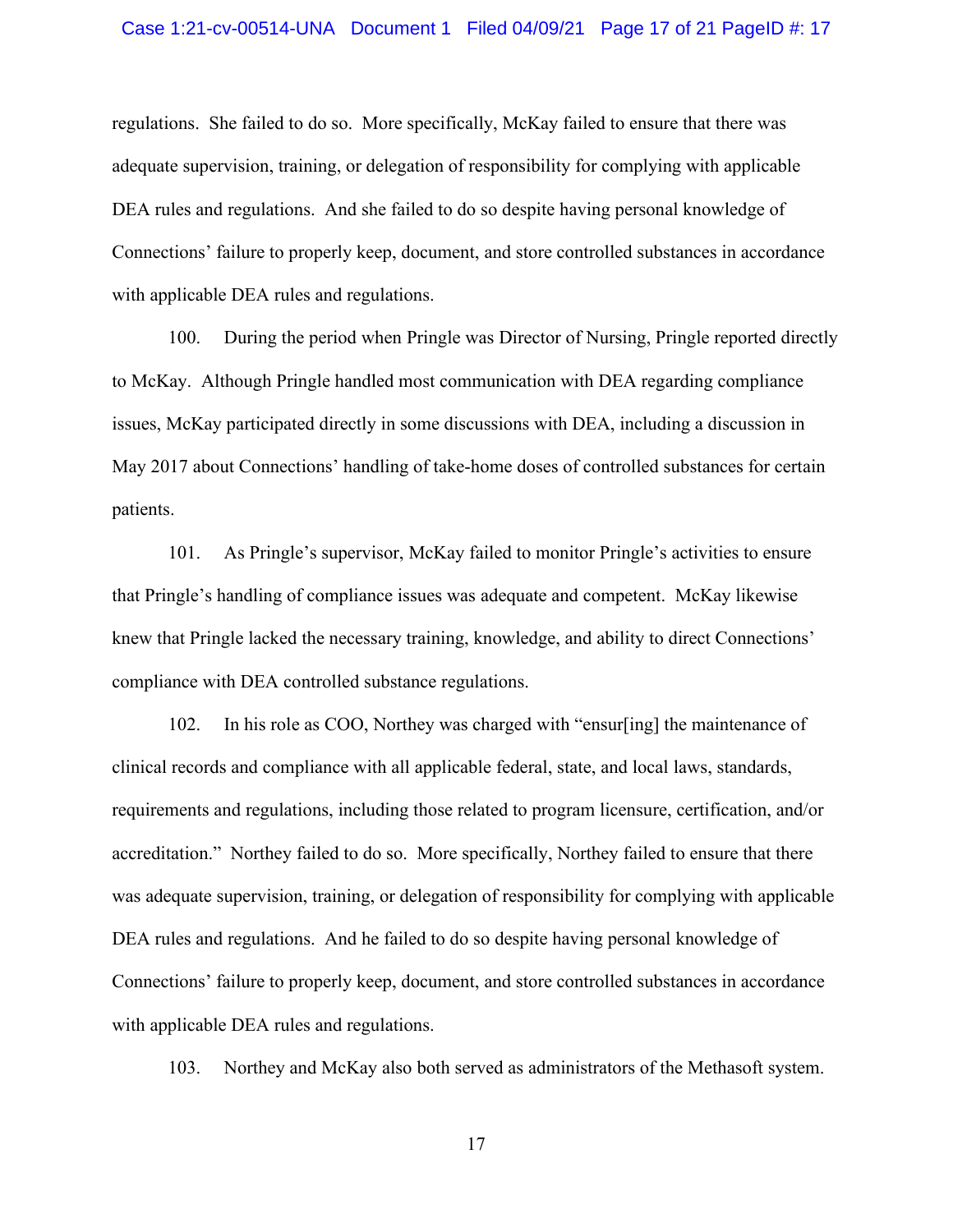#### Case 1:21-cv-00514-UNA Document 1 Filed 04/09/21 Page 18 of 21 PageID #: 18

104. As CCO, Davis was charged by the Board of Directors with the responsibility of overseeing all aspects of Connections' regulatory and legal compliance including, without limitation, compliance with the CSA and regulations promulgated thereunder. Davis failed to do so. More specifically, Davis failed to ensure that there was adequate supervision, training, or delegation of responsibility for complying with applicable DEA rules and regulations. And he failed to do so despite having personal knowledge of Connections' failure to properly keep, document, and store controlled substances in accordance with applicable DEA rules and regulations.

105. As officers of Connections, each of the Officer Defendants owed a duty of care to the corporation to make informed decisions and a duty of loyalty to act in the best interest of the corporation.

106. Because Connections' MAT program required it to maintain active DEA licenses and registrations for each its locations, the Officer Defendants knew that strict compliance with DEA regulations regarding controlled substances was imperative to the successful operation of Connections.

107. Notwithstanding this knowledge of the importance of compliance, the Officer Defendants negligently delegated responsibility for DEA compliance to employees that they knew were unqualified and unable to handle such responsibilities effectively. Indeed, at one point, McKay referred to one of those employees in an email as "completely chaotic," an assessment that made that employee uniquely unsuited to an important role in regulatory compliance.

108. The Officer Defendants negligently failed to conduct the necessary investigation to allow them to make informed decisions regarding Connections' compliance with the CSA.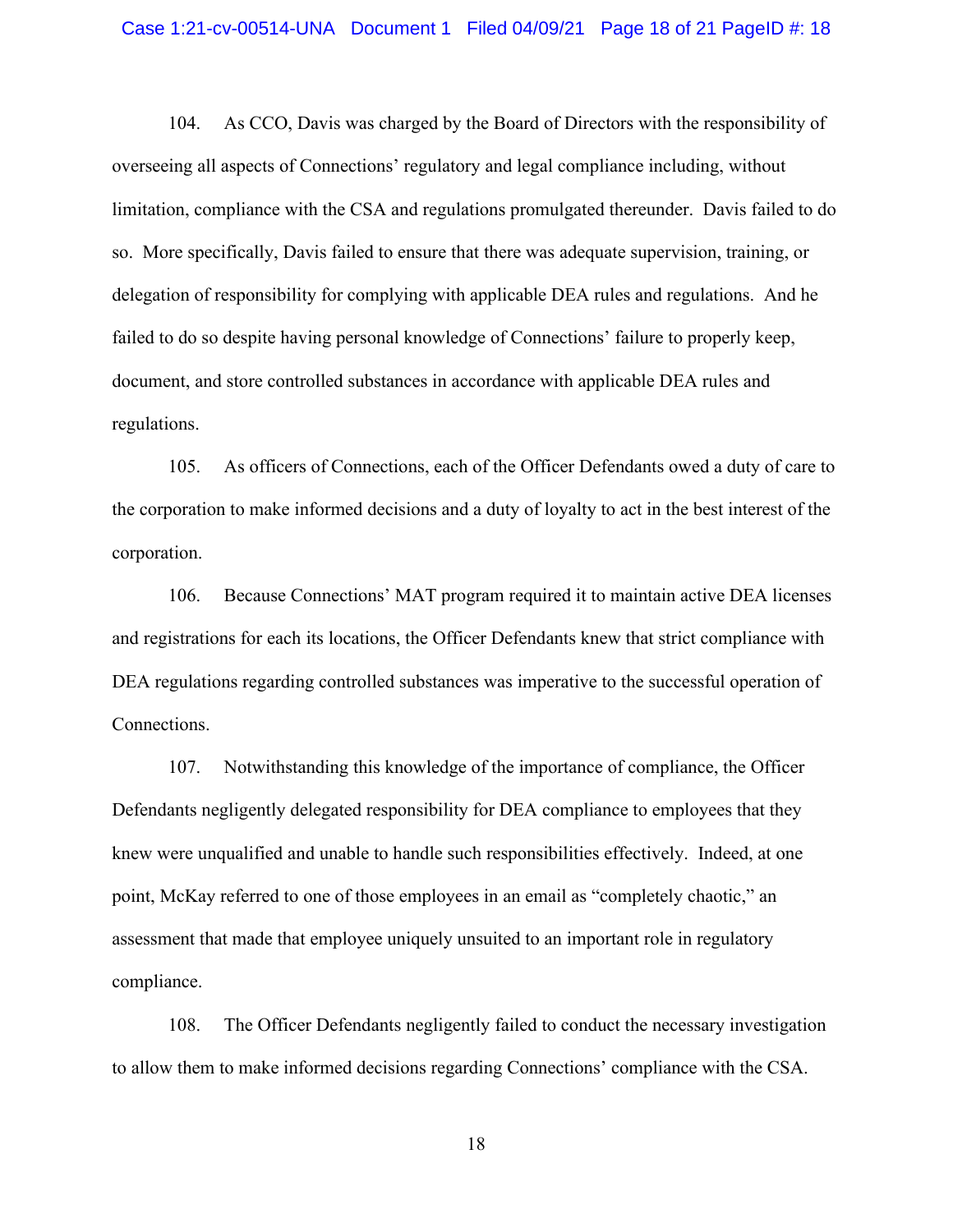#### Case 1:21-cv-00514-UNA Document 1 Filed 04/09/21 Page 19 of 21 PageID #: 19

109. The Officer Defendants negligently failed to adequately supervise the employees who had responsibility for compliance with controlled substance regulations.

110. The Officer Defendants negligently failed to adequately train the employees who had responsibility for compliance with controlled substance regulations.

111. After Connections entered into the MOA and made other post-inspection commitments to modify its compliance practices, the Officer Defendants negligently failed to monitor Connections' compliance with those commitments, putting Connections' controlled substance license and registration – and, by extension, its entire MAT program – at risk.

112. As a result, each of the Officer Defendants negligently failed to make, keep, or furnish records, reports, notifications, declarations, orders or order forms, statements, invoices, and/or information required under the CSA in violation of 21 U.S.C. § 842(a)(5) and (a)(10).

# **Count I Violations of 21 U.S.C. §§ 842(a)(5) and 842(c)(1)(B)(i)**

113. The United States repeats and re-alleges each of the foregoing paragraphs.

114. Pursuant to the provisions of the CSA and the regulations promulgated thereunder, Connections was required to make, keep, and furnish records, reports, notifications, declarations, orders or order forms, statements, invoices, and other information.

115. Each of the Officer Defendants was responsible for and had a duty to ensure that these records, reports, notifications, declarations, orders or order forms, statements, invoices, and other information were kept.

116. Defendants failed to make, keep, and furnish the required records, reports, notifications, declarations, orders or order forms, statements, invoices, and other information.

117. Such failure was negligent as to each Defendant.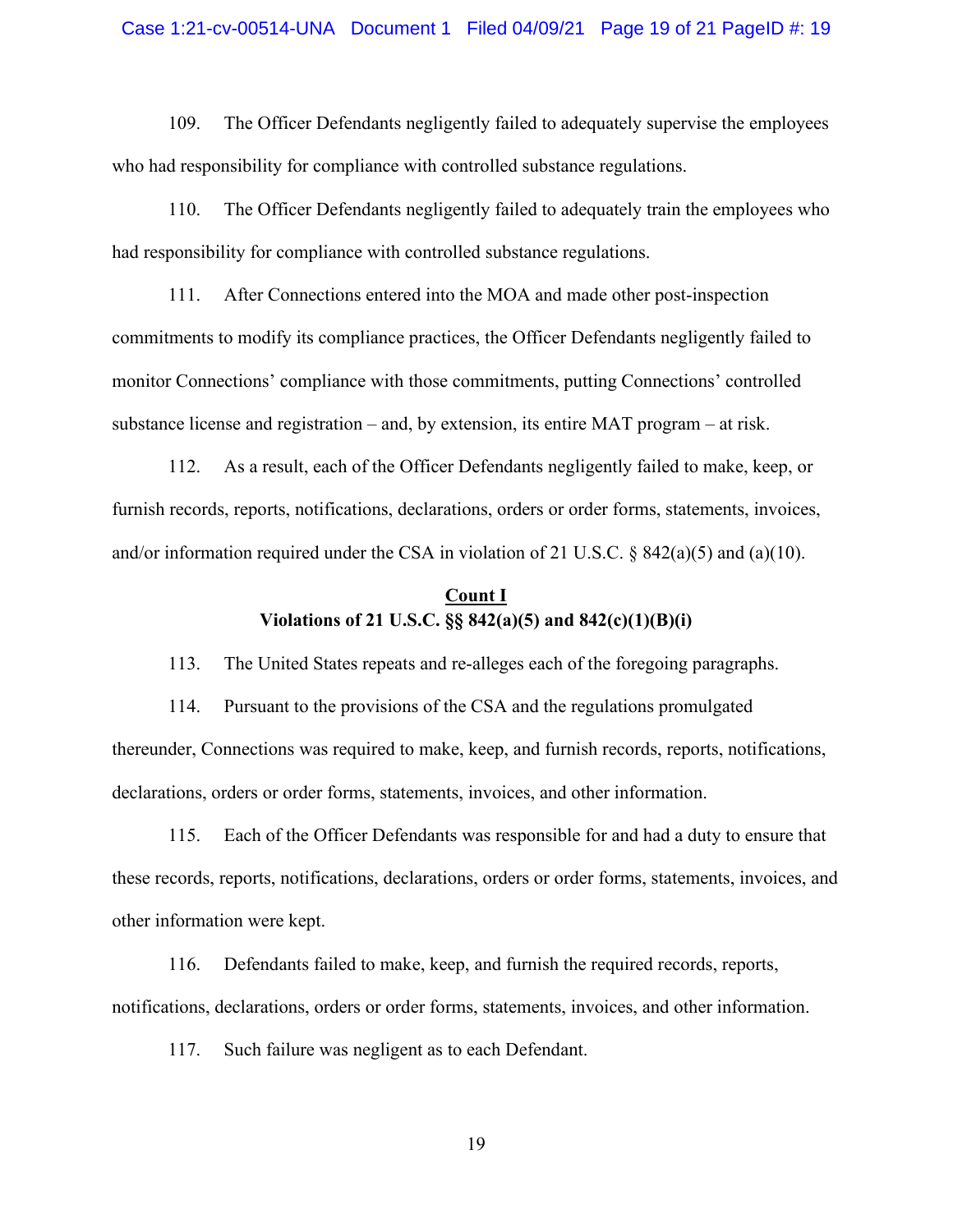Case 1:21-cv-00514-UNA Document 1 Filed 04/09/21 Page 20 of 21 PageID #: 20

118. As a result, Defendants are each liable, jointly and severally, to the United States for a civil penalty for each violation in an amount not to exceed \$15,040.

# **Count II Violations of 21 U.S.C. §§ 842(a)(10) and 842(c)(1)(B)(i)**

119. The United States repeats and re-alleges each of the foregoing paragraphs.

120. Pursuant to 21 U.S.C. § 830 and the regulations promulgated thereunder,

Connections was required to provide various reports to the Attorney General, including without limitation reports of the theft of significant loss of any controlled substance.

121. Each of the Officer Defendants was responsible for and had a duty to ensure that these reports, were provided as required.

122. Connections failed to make such reports in accordance with the applicable statutory and regulatory requirements.

123. Such failure was negligent as to each Defendant.

124. As a result, Defendants are each liable, jointly and severally, to the United States for a civil penalty for each violation in an amount not to exceed \$15,040.